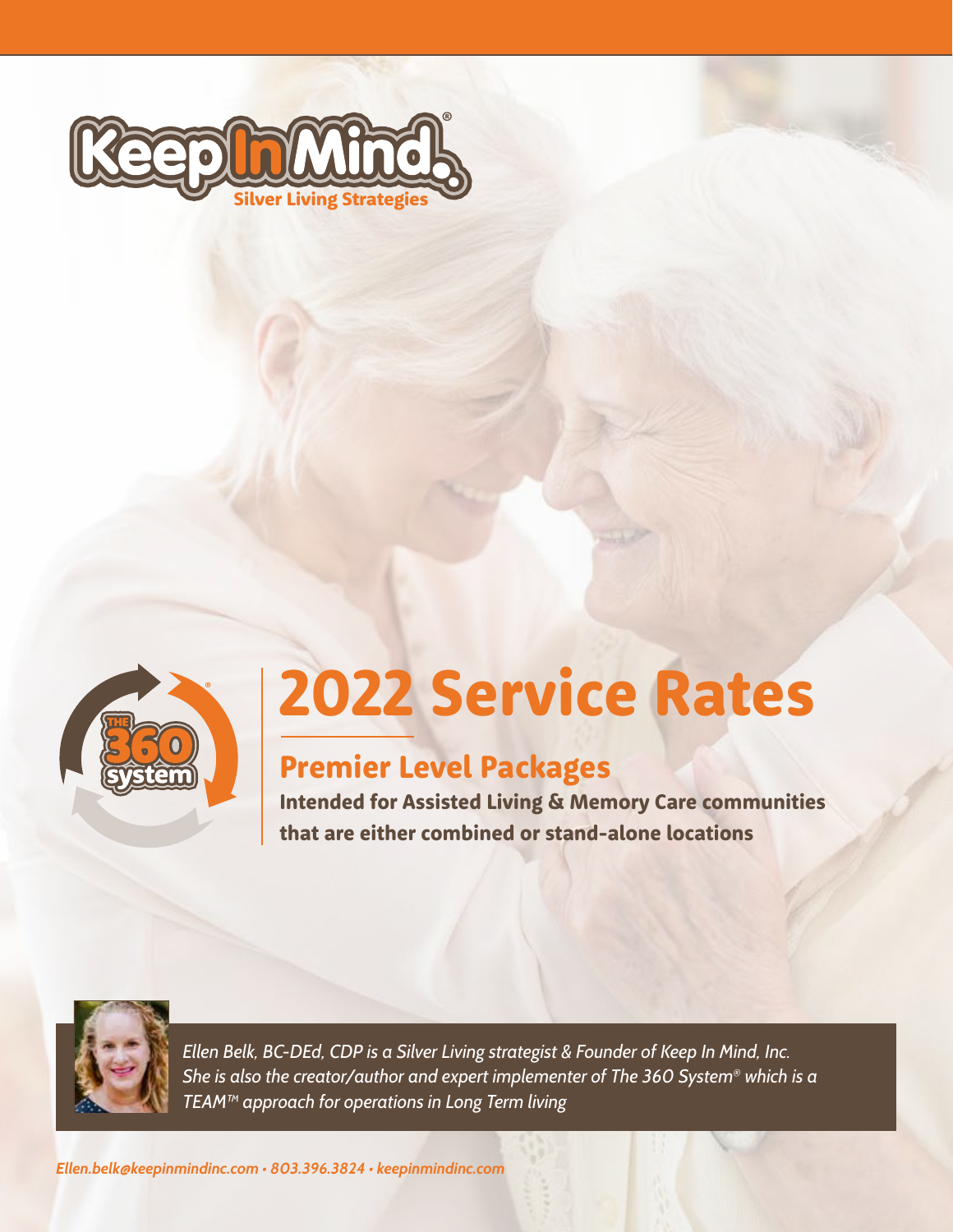### Pro Level Certification:

- **• Requires a 3-month agreement**
- Clients will receive access to The 360 System<sup>®</sup> dynamic playbook for operational success, featuring instructional chapters for every functional department within assisted living and/or memory support environments
- Clients receive access to all the operational documents & training resources pertaining to The 360 System® for staff use & distribution
- **• Includes (12) twelve Dementia training modules** featuring the **TEAM™** approach philosophy of The 360 System® for operational success. Designed for frontline care partners. Highly encouraged to be required training for all employees within the community

*The Dementia training modules are endorsed by the National Institute of Dementia Education (NIDE)*

#### **Ellen Belk will work with your organization directly to complete the roll-out process of The 360 System® following this formula:**

- **• (2) two virtual Pep Rallies** with the Directors at the community and regional support personnel in the weeks leading up to The 360 System® launch to build enthusiasm for this new method
- **• The Launch** Ellen Belk will virtually train all community leaders, frontline care partners and regional support personnel (when applicable). These are live inter-active and engaging training sessions!
- The launch must be completed within a one week (5 business days) timeframe.
- Ellen will work with your organization to create a schedule that works best for your team members
- **After the Launch** (2) two months of live-virtual support to begin in the month following the completion of the launch
- This virtual support includes sessions for each of the department level leaders. Some joint sessions across functional teams will be included

#### **Once the (2) months of virtual support is complete each participating community will receive:**

- **• A certification of completion** for display within the community
- **• The 360 System® Pro-Level webpage badge**, for use on the websites of each participating location

#### **A Marketplace Differential**

Once a community completes all the required pre-launch, launch and post-launch training and support sessions, the community will have achieved **Pro Level** status of The 360 System®.

The certificate of completion and the vibrant webpage badge are visual reinforcements for anyone seeking services.

When implemented properly, the **TEAM™** approach philosophy of The 360 System® positively impacts resident and family satisfaction as well as staff retention and job enjoyment.

Additionally, it's a **tangible sales differential** for today's savvy consumers who expect a coordinated game plan that delivers championship level services to their loved ones.

## **PRO LEVEL INVESTEMENT \$8,000**

#### *per participating community from 1-5 locations*

*Those who wish to implement The 360 System® in more than 5 communities – please contact Ellen Belk directly to discuss terms.*

*IN ADDITION: An annual \$100 licensing fee for use of The 360 System® will be charged per participating community.*

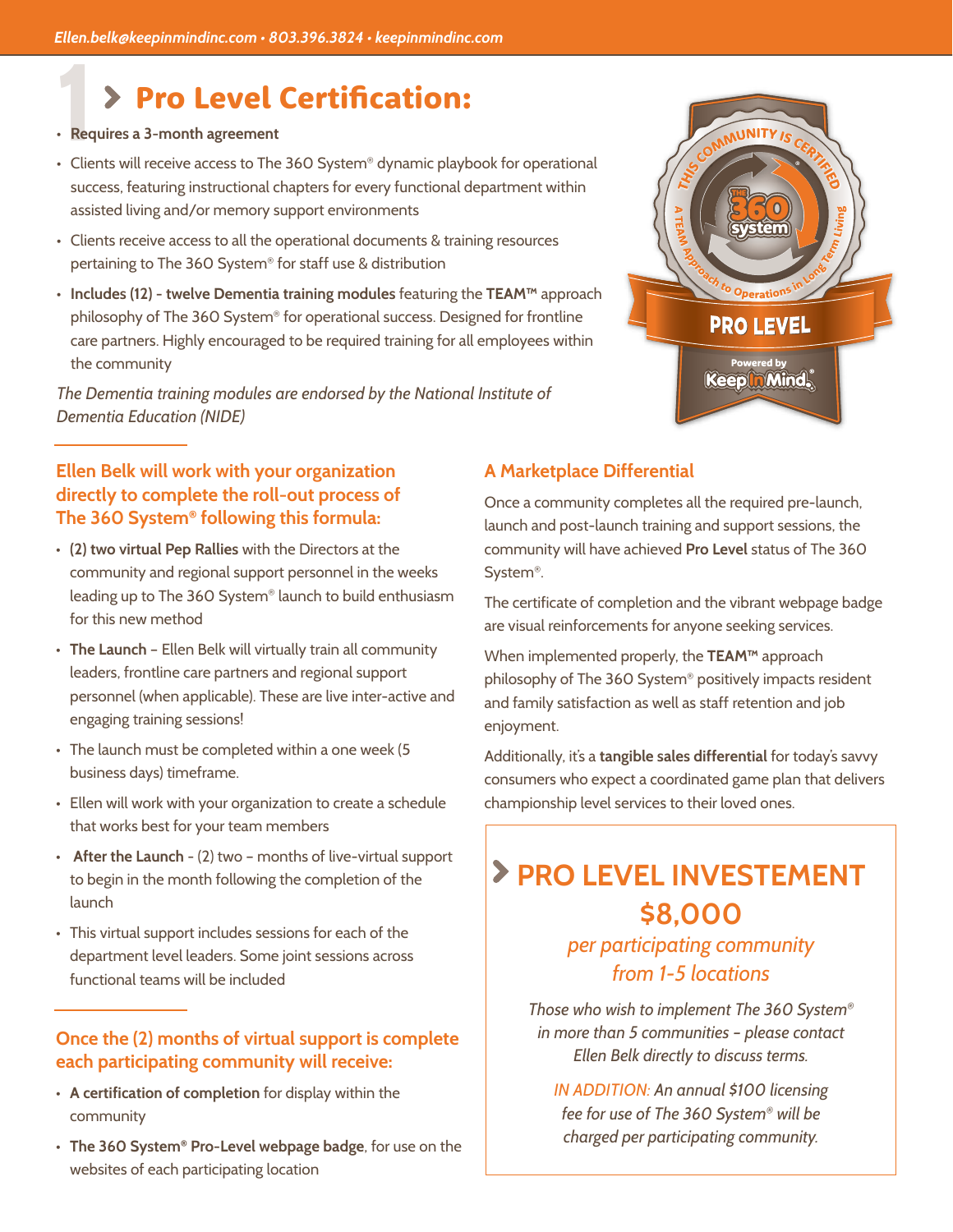### Championship Level Certification:

**2 2 Championship Level Certification:**<br>This premier level consulting relationship requires everything listed within the parameters of the<br>Pro Level certification. Must achieve Pro Level first. *This premier level consulting relationship requires everything listed within the parameters of the Pro Level certification. Must achieve Pro Level first.*

#### **To get to the Championship Level a community must:**

- **• Complete a full year** of monthly support after the initial 3-month agreement is fulfilled
- Sign a new contractual agreement outlining the new terms of this extended monthly support
- The monthly support sessions are based on a flat hourly rate fee. The fee is fixed, regardless of number of attendees
- **• A customized support schedule** will be coordinated and may include (in part):
- > on-going monthly support sessions to support the trained **TEAM™** members
- $>$  additional training as needed to re-introduce and re-inforce The 360 System® standards on an as-needed basis
- > provide on-boarding resource-support to ensure your community maintains championship level standards during staff turnover or changes of leadership
- > customized support based on community needs and/or request

#### **Once a full year of virtual support is complete each participating community will receive:**

- An **UPDATED** certification of completion featuring the Championship Level information for display within the community
- **• The 360 System® Championship Level webpage badge,** for use on the websites of each participating location

#### **A Marketplace Differential**

Once a community completes all the required pre-launch, launch and post-launch training and support sessions for a full calendar year, they will have achieved **Championship Level** status of The 360 System®.

The certificate of completion and the vibrant webpage badge are visual reinforcements for anyone seeking their services.

When implemented properly, the **TEAM™** approach philosophy of The 360 System® positively impacts resident and family satisfaction as well as staff retention and job enjoyment.

Additionally, it's a **tangible sales differential** for today's savvy consumers who expect a coordinated game plan that delivers championship level services to their loved ones.

#### **The initial Pro Level Investement of \$8,000 per participating community from 1-5 locations**

*Those who wish to implement The 360 System® in more than 5 communities – please contact Ellen Belk directly to discuss terms.*

### **CHAMPIONSHIP LEVEL MONTHY FEES**

#### The basic option is **\$1,350 per month** for (12) twelve months to achieve Championship Level status.

*More scheduled support sessions can/should be added to enhance resident/employee satisfaction and retention.* 

*NOTE: (when applicable) we suggest the monthly cost for on-going support be split amongst all participating communities. Thus, drastically reducing the monthly fee per location. Contact Ellen Belk directly to discuss further.*

*IN ADDITION: An annual \$150 licensing fee for use of The 360 System® will be charged per participating community.*